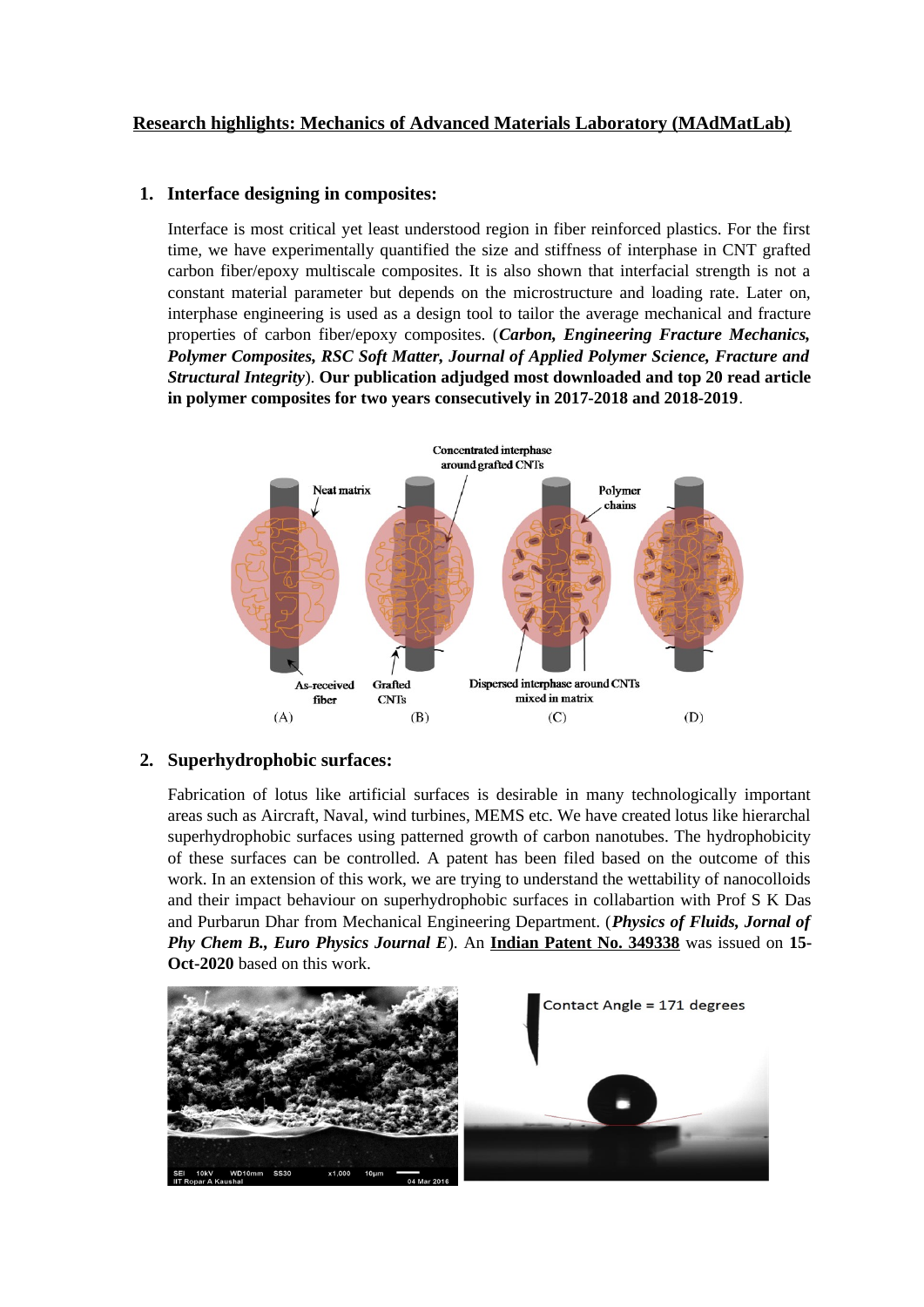

#### **3. Near perfect black surface and broadband absorbers:**

In this research work, design and fabrication of rigid and flexible broadband absorbers is realized using novel materials design concept. The developed absorbers show near perfect absorbing capacity (> 99.5%) in whole UV-Vis-NIR range at varying beam incident angles (10-60 deg). In addition, the superhydrophobic, self-cleaning behaviour of the processed layer makes it suitable for many technologically important areas such as stealth and solar PV applications. (*Scientific Reports, Advanced Materials Technologies, Vacuum and Journal of Applied Polymer Science*). **1 Indian patent no 201911002233** is **published on 24/07/2020** based on this work. As an extension of the efforts made in this work, *one of the darkest man made material* is created by introducing hierarchical features in carbon nanotubes which are given the name flower carbon nanotubes (FCNTs) as they look like dandelion flowers (*ACS applied nanomaterials*). These FCNTs have emissivity 0.98 and show broad band absorption of close to 100%.

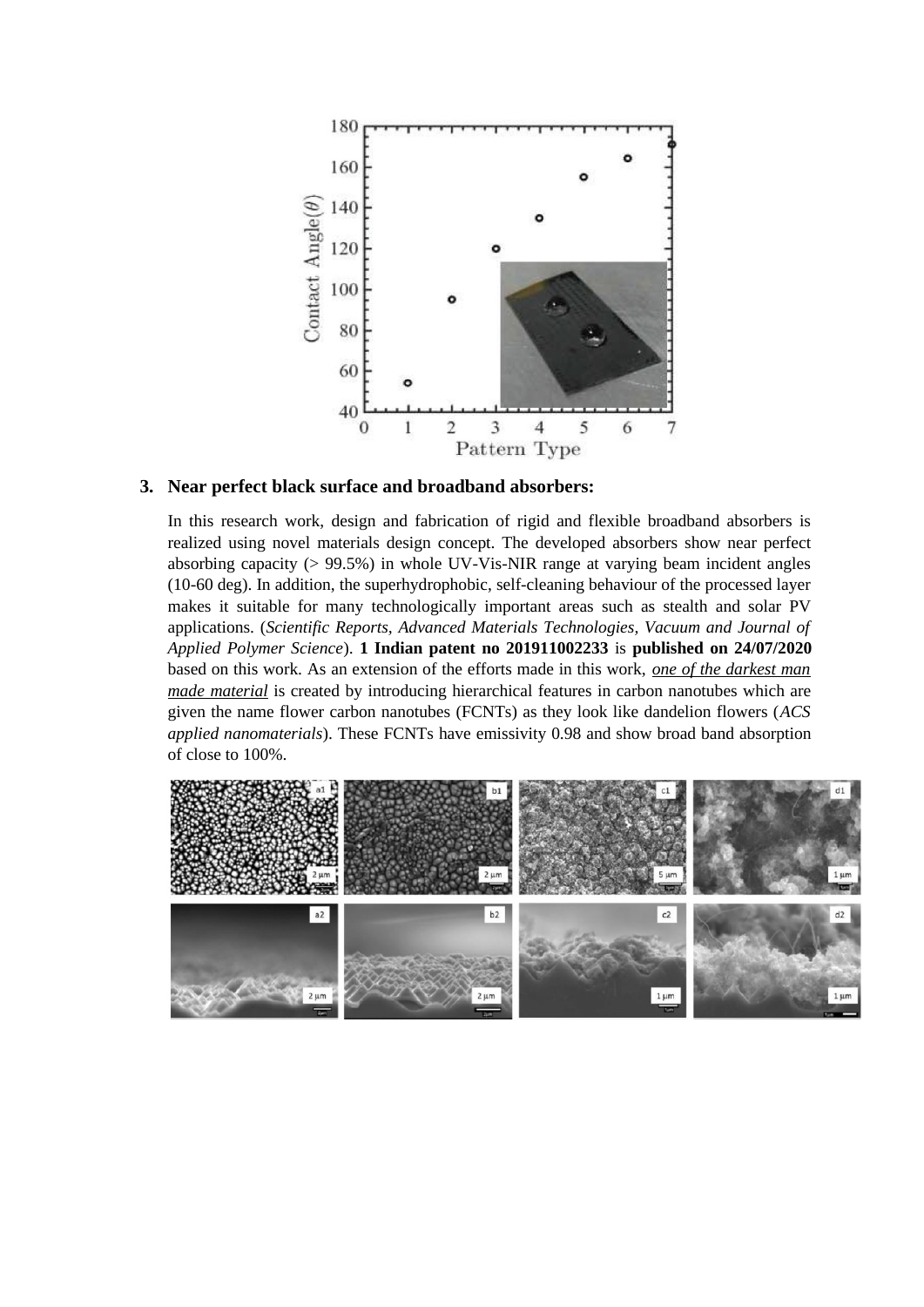

#### **4. Waste-to-wealth technology:**

In this work, following two key technologies are developed,

a. Synthesis of vertically aligned graphene sheets on different substrates using edible (Soybean, Almond, Mustard, Coconut, Corn, Olive, Clarified butter, Butter) and nonedible (Jatropha, pongamia/karanja) oils. An Indian patent (Patent Application No.: 202011014217, Filing date: 31/03/2020) has been filed based on this work.